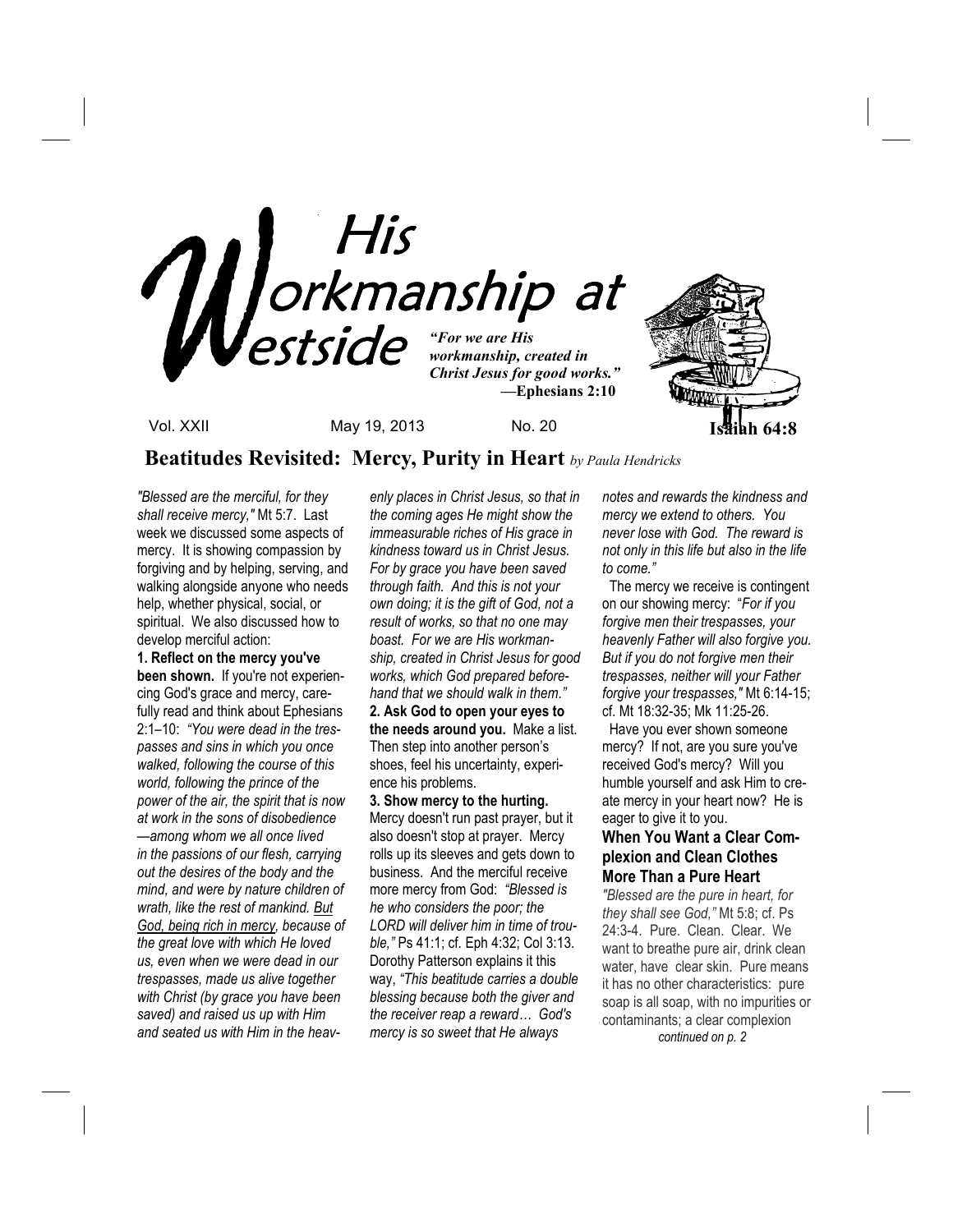### **"Create in me a clean heart, O God, and renew a steadfast spirit within me. Do not cast me away from Your presence, and do not take Your Holy Spirit from me." —Psalm 51:10-11**

has no blemishes; pure evil is completely evil; pure joy is total delight. Jesus said, *""The lamp of the body is your eye; when your eye is single*

(when you are single-minded instead of double-minded), *then your whole body is completely light; but when it is evil your whole*



*body is full of (complete) darkness. Look carefully! Perhaps that very light of yours is darkness. If, however, your whole body is full of light, without having any part dark, it will be wholly radiant with light, as when the lamp illumines you with its bright rays,"* Lk 11:34-36. Double-dealing is dishonesty; double-minded is doubting, not steadfast, weak, and unstable, see Jas 1:6-8; 4:8; Ps 12:2; 119:113; Mt 6:22- 24; but whole-heartedness is what the Lord desires —whole-hearted love, obedience, service, passion, Ps 119:2, 10, 34, 58, 69, 145; Mt 22:37; Lk 10:27; Mk 12:28-34; Deut 6:5;30:6; 10:12; 11:13.

We go to school or work in clean cars with clean hair and clean clothes (unless we sleep in too late—then, we just throw a hat over our dirty hair). Most people don't want to look and smell filthy on the outside. But inside —that's another story altogether! **How Bad Is It, Really?** Our culture laughs at purity and celebrates filth. We're not much different. Deep down, we hate purity. We think God is demanding the impossible when He tells us to be holy as He is holy, 1 Pet 1:16, from Lev 11:44; 19:2; 20:7. Ironic, isn't it? In every other area of life (except our hearts), we want to be clean.

 Why is that? It's because we desire sin. Check out Genesis 3. We incline towards a heart that is filthy. And when scripture says filthy, it means *really* filthy. It's worse than you think. In Genesis 6:5, God saw that "*every intention of the thoughts of [men's] hearts was only evil continually."*  Yikes! *"The heart is deceitful above all things and desperately wicked; who can know it?"* Jer 17:9; cf. Job 4:17. So how do we get the clean, pure heart that Jesus wants us to have? **How to Get a New Heart**. You can't. You know how it is. One more washing won't touch the stains on the white shirt; you just need to get a brand-new white shirt. That's how it is with our hearts. We need completely new hearts. Thankfully, God is in the business of doing heart transplants—and Jesus paid our bill! Check out His promise: *"Then I will sprinkle clean water on you, and you shall be clean; I will cleanse you from all your filthiness and from all your idols. I will give you a new heart, and a new spirit I will put within you. And I will remove the heart of stone from your flesh and give you a heart of flesh. And I will put my Spirit within you, and cause you to walk in my statutes and be careful to obey my rules,"* Ezek 36:25–27; cf. Ezek 11:19-20; 18:31; Jer 24:7; 31:33; 32:39; 33:8. To get this new heart, though, you have to want it. You first have to agree with God that you have a filthy, dirty heart, cf. Ps 14:1-3; 53:1-3; Job 15:14-16; 25:4-6; Pr 30:12; Is 64:6; and then you ask Him to wash you, Ps 51:2, 7, 9-11; 1 Cor 6:9-11; Eph 5:25-26; Tit 3:5; Rev 1:5; 7:14. He purifies our hearts by faith, Ax 15:9, and by baptism, Ax 22:16. *"There is also an anti-* *type which now saves us—baptism (not the removal of the filth of the flesh, but the answer of a good conscience toward God), through the resurrection of Jesus Christ, Who has gone into heaven and is at the right hand of God, angels and authorities and powers having been made subject to Him,"* 1 Pet 3:21-22.*.* 

**How to Keep a New Heart Clean.**  Getting a new, washed heart is just the beginning. Keeping it clean the rest of your life is a hard task.

 I bought a pair of turquoise Adidas tennis shoes recently. They came with bright white soles, and I've already had to clean them several times. New shoes just don't stay clean walking through life. New hearts don't either. So how can you cleanse your heart? You need regularly to let the light of God's Word show you where you're dirty, Jn 17:17. Then, when you confess your filth (your sins, your blemishes), God promises to wash it away, 1 Jn 1:9. **How It's All Possible**. But why should you be concerned over inner purity when you've got projects and a summer trip and a job to think about? Because an unclean heart keeps you away from God. Because *"Blessed are the pure in heart, for they shall see God,"* Mt 5:8. Because Christ shed His blood to wash you clean.

 Do you remember how in the Old Testament our holy, pure, clean, unapproachable God dwelt in the special section of the tabernacle called the "Holy of Holies"? Only the high priest could slip through the thick curtain into the Holy of Holies—and only once a year, and only if he brought a blood sacrifice with him. If he didn't, God would kill him. He *continued on p. 3*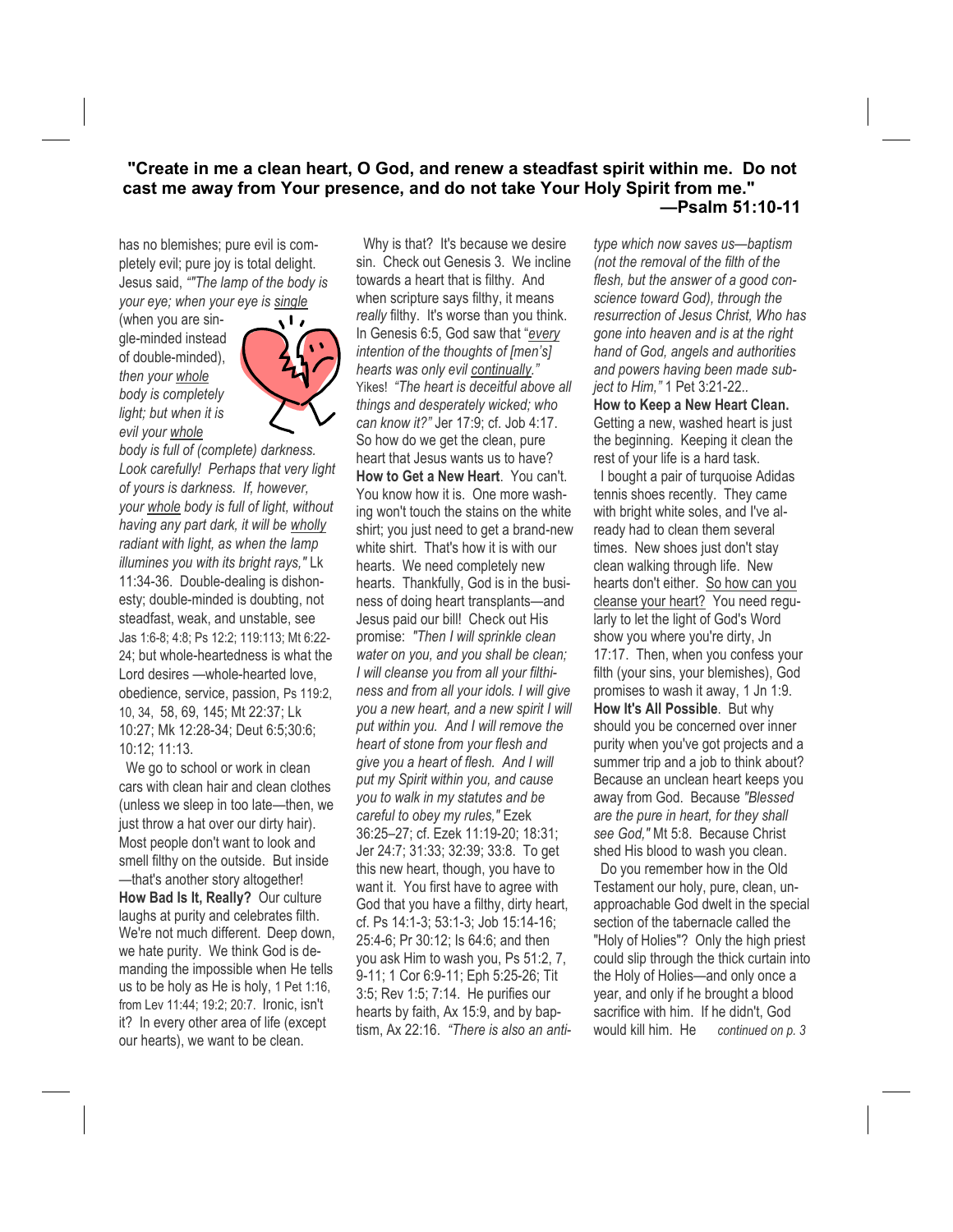

**Beatitude: Pure heart***, from p. 2* had to offer a blood sacrifice to clean his own filthy heart. Now, though, this holy, pure, clean, unapproachable God can be seen and known by you! How? The thick, heavy curtain separating you from Him has been torn. We're told in Hebrews that when the temple curtain was torn just after Jesus's death, it represented His body being torn for you. Christ's blood was then put on the mercy seat so that God might welcome you into His Holy of Holies. *"Therefore, brethren, having boldness to enter the Holiest by the blood of Jesus, by a new and living way which He consecrated for us, through the veil, that is, His flesh, and having a High Priest over the house of God, let us draw near with a true heart in full assurance of faith, having our hearts sprinkled from an evil conscience and our bodies washed with pure water,"* Heb 10:19-22.

 If you can't "see" God, is it because you've never had a heart transplant? Is it because you haven't entered His Presence, cf. Ps 16:11? Are you ready to ask Him to give you a new heart? If you have been cleansed by Christ's blood, are you daily washing in the water of His Word?

 Pure. Clean. Clear. Outside. Inside. It's possible, through Christ's blood. It's what God desires for you. It's what you were made for.

# Discipleship Here At Home

**Gosnell Verdict,** *from p. 4*  again make it clear that Americans overwhelmingly oppose late-term abortions. The law should follow this instinctive resistance to such a dehumanizing and degrading practice. As the country's attention is turned to this issue, we hope to see Congress address the multi-state breakdown of oversight in the abortion industry as well as the barbarism of abortions performed on children capable of feeling pain and surviving outside the womb."

 The SBA List has compiled an initial fact sheet on abortion industry negligence and brutality occurring nationwide; see www. sba-list.org/negligence for a list of states (Del, MD, IL, TX, MI, NC, OH, PA, VA, LA, AZ, NJ, FL) and dates from 2003.

 The Gosnell case exposes what happens behind closed doors in the abortion Industry, and it certainly isn't—cannot be—the end of investigations into abortion abuse. In recent days, two U.S. House committees have launched investigations into how diligently states are enforcing pro-life laws and regulating abortion sellers. State attorneys general and health department officials have been asked to provide detailed information as to how they are tracking and monitoring this industry.

 In the end, it's not enough to regulate abortion; it must be abolished. We pray that the tragedy of the Gosnell story will move us closer to a day when our nation cherishes and protects life, especially those tiny members of the human race still in their mothers' wombs.

**Memory Verse:** "I have not hidden Your righteousness within my heart; I have declared Your faithfulness and Your salvation. I have not concealed Your loving-kindness and Your truth from the great assembly."—Psalm 40:10

**PRAY FOR healing, protection, help, and comfort here & away Madge Wallace—**lung cancer; at home with hospice; chest tube inserted that drains fluid, air in chest cavity **Mark Campbell**—in rehab after head injury; recovering at home **Matt Reames**—home, no abnormal pressure on brain; further tests required **Judy Strand**'s son **Joe Huff**—recurrence of neurological symptoms, black-outs, from brain injury he suffered in a 2007 car accident **Alexander Gintchin**'s classmate, **Jack Miller**—2 brain tumors; age 6

 **CHRONIC CONDITIONS Logan Corray; Rocco Sangellino Jr; Addison Tope; Pat Wilkes**—asthma **Pearl Chapman**—leg pains; pancreatitis **Nell Free—**new pacemaker; heart, pain **Rod Green—**thyroid trouble **Autumn Hadders—**epilepsy **Kirk Johnson—**worsening MS; needs help around his house **Menards—**aging; **Lloyd**, diabetes; **Virginia,** now legally blind from rapid macular degeneration; high BP **Sandra Perry**—neuropathy from diabetes **Cheryl Reames**—diverticulitis; fibromyalgia **Judy Sartin**—spinal stenosis; pain **Lynda Szymanski**—COPD, lung

*Job concerns* **Andrew Tope** and **Frank Savarese** are seeking jobs. **The Menards'** son is out of work.

*+#+#+#+#+#+#+*

*Traveling* **Mina Gonzalez** is visiting at Northgate today and will travel to NM Wed. **Pat Campbell** is in AR caring for her parents until the end of May.

*REJOICE* Congratulate **Lisa Ward,**  who graduates today from Metro State with a BA in behavioral science, sociology, psychology , and **Lindsey Bennett** who graduates from high school Thursday. *Expecting* **Marie Carlson**—-July 1 girl **Amy Vander Kooi**—August, boy